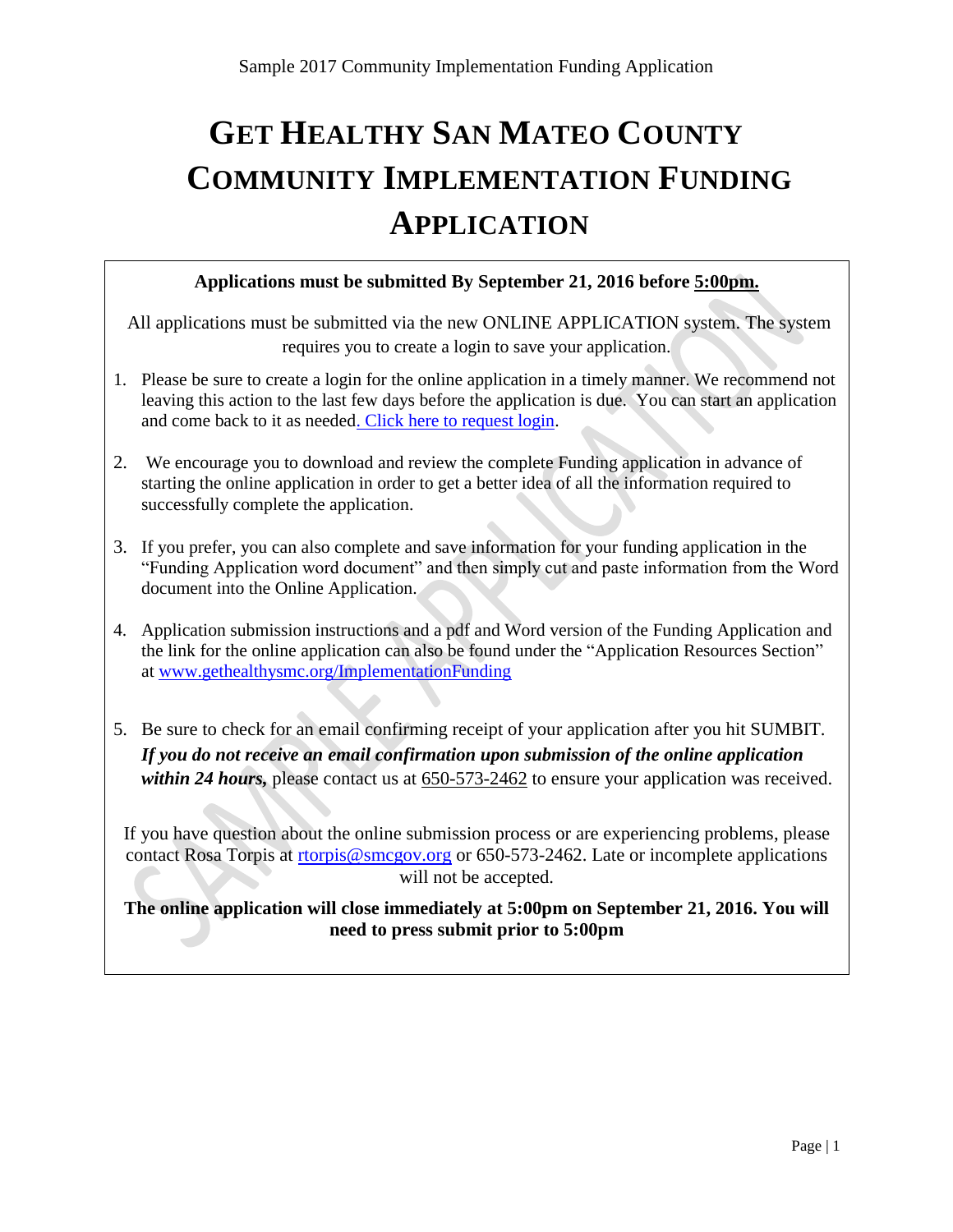### Sample 2017 Community Implementation Funding Application

**PROJECT NAME:**

**NAME OF APPLICANT ORGANIZATION:** 

**TOTAL FUNDING REQUEST: \$** 

**PROJECT SUMMARY:** Please describe in one sentence the project and the purpose for which funding is being sought. (Max 50 words)

#### **PRIORITY AREA AND OBJECTIVES:** *select all that apply*

- ☐ Healthy Housing**: Stable and affordable housing** protects health and provides the ability to engage in healthy opportunities.
	- $\Box$  All residents have stable and affordable housing.
	- $\Box$  Household income comfortably supports families' and individuals' basic needs.
- ☐ Healthy Neighborhoods: **Complete neighborhoods** make it easy for residents to be healthy every day in their communities.
	- $\Box$  Everyone has access to efficient and affordable public transportation and safe walking and biking conditions.
	- $\Box$  Everyone has access to healthy and affordable food options and lowers sugary drink consumption.
	- $\Box$  The environment is clean and communities are resilient to climate change.
	- □ Communities have access to safe outdoor space to be social and active.
	- ☐ Small businesses are vibrant and a stable part of communities.
	- $\Box$  Residents have stable housing and economic and educational opportunities.
- ☐ Healthy Schools: **High-quality education** creates pathways to better health.
	- $\Box$  All students have access to high-quality education that equips them for career success, in environments that promote health.
	- $\Box$  Children's education is continuous, consistent, and not disrupted by unstable housing conditions.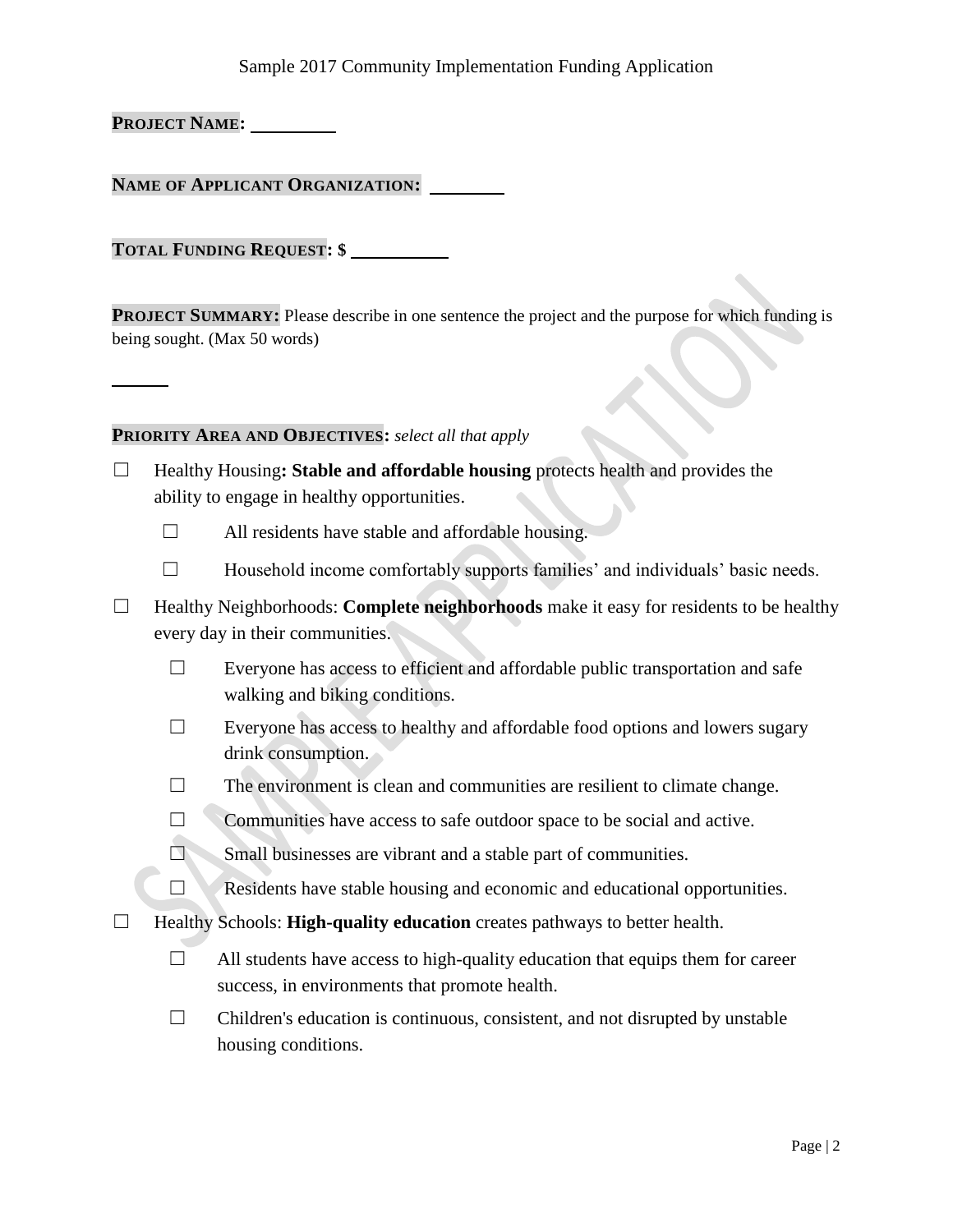- ☐ Healthy Economy: **A strong local economy** builds household financial security for all and promotes everyone's health.
	- ☐ People have the ability to increase household income and build financial security.
	- $\Box$  People have access to high quality education and well-paying job opportunities.
	- ☐ Small businesses are vibrant and a stable part of communities.

#### **VULNERABLE COMMUNITIES SERVED***: select all that apply*

- $\Box$  Low-income neighborhoods/groups
- $\Box$  Communities of color
- $\Box$  Senior, children, or persons with disabilities

# **CONTACT INFORMATION**

| <b>PRIMARY CONTACT:</b> (person that can answer questions regarding this proposal)                                                                                                                                                                                                      |
|-----------------------------------------------------------------------------------------------------------------------------------------------------------------------------------------------------------------------------------------------------------------------------------------|
| Name: $\frac{1}{\sqrt{1-\frac{1}{2}}\left(1-\frac{1}{2}\right)}$                                                                                                                                                                                                                        |
| Title: Title:                                                                                                                                                                                                                                                                           |
| Organization:                                                                                                                                                                                                                                                                           |
| Employer Identification Number (EIN)/Federal Tax ID#:                                                                                                                                                                                                                                   |
| Address:                                                                                                                                                                                                                                                                                |
| City, State, Zip Code:                                                                                                                                                                                                                                                                  |
| Phone # (999-999-9999):                                                                                                                                                                                                                                                                 |
| Email:                                                                                                                                                                                                                                                                                  |
| <b>FISCAL SPONSOR</b>                                                                                                                                                                                                                                                                   |
| Name of Organization that will be the direct recipient of GHSMC Funding:                                                                                                                                                                                                                |
| If the applicant organization will be the direct recipient of the GHSMC Funding, skip to the<br>"SIGNATURE" section at the bottom of this page. Otherwise, please complete this section and<br>provide complete information for the organization that will serve as the fiscal sponsor. |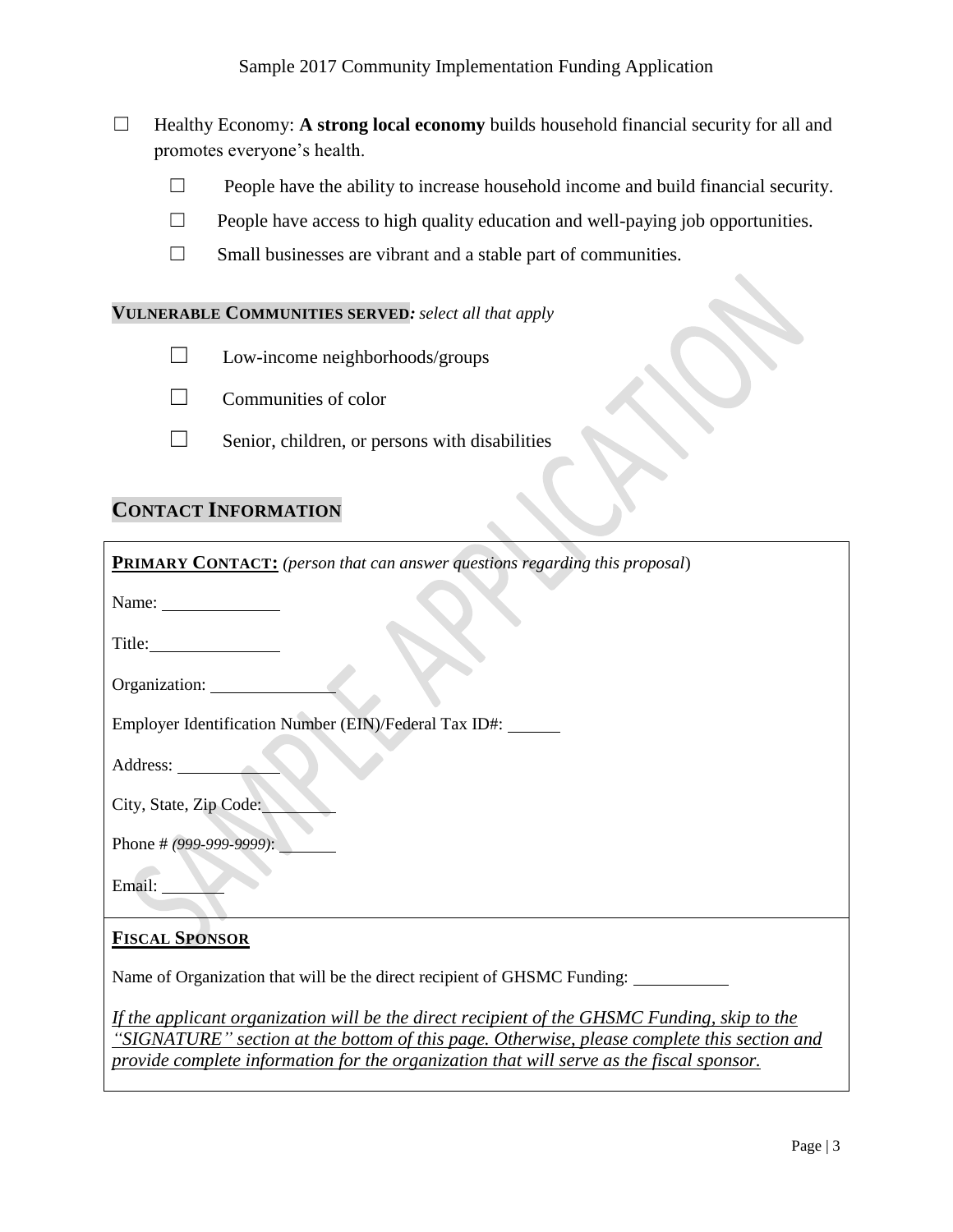| Name of Person with Signing Authority: ______         |  |
|-------------------------------------------------------|--|
| Title:                                                |  |
| Employer Identification Number (EIN)/Federal Tax ID#: |  |
| Address:                                              |  |
| City, State, Zip Code:                                |  |
| Phone #: $($                                          |  |
| Email:                                                |  |

### **SIGNATURE**

If applicant group is different than the fiscal sponsor, the signatory should be from the organization that will serve as the fiscal sponsor and certify that s/he is certified to sign on behalf of the applicant group.

**The signatory certifies that s/he is authorized to sign on behalf of the applicant group and commits to honoring the goal, scope, requirements and details of the project.**

Name of Person with Signing Authority:

Title: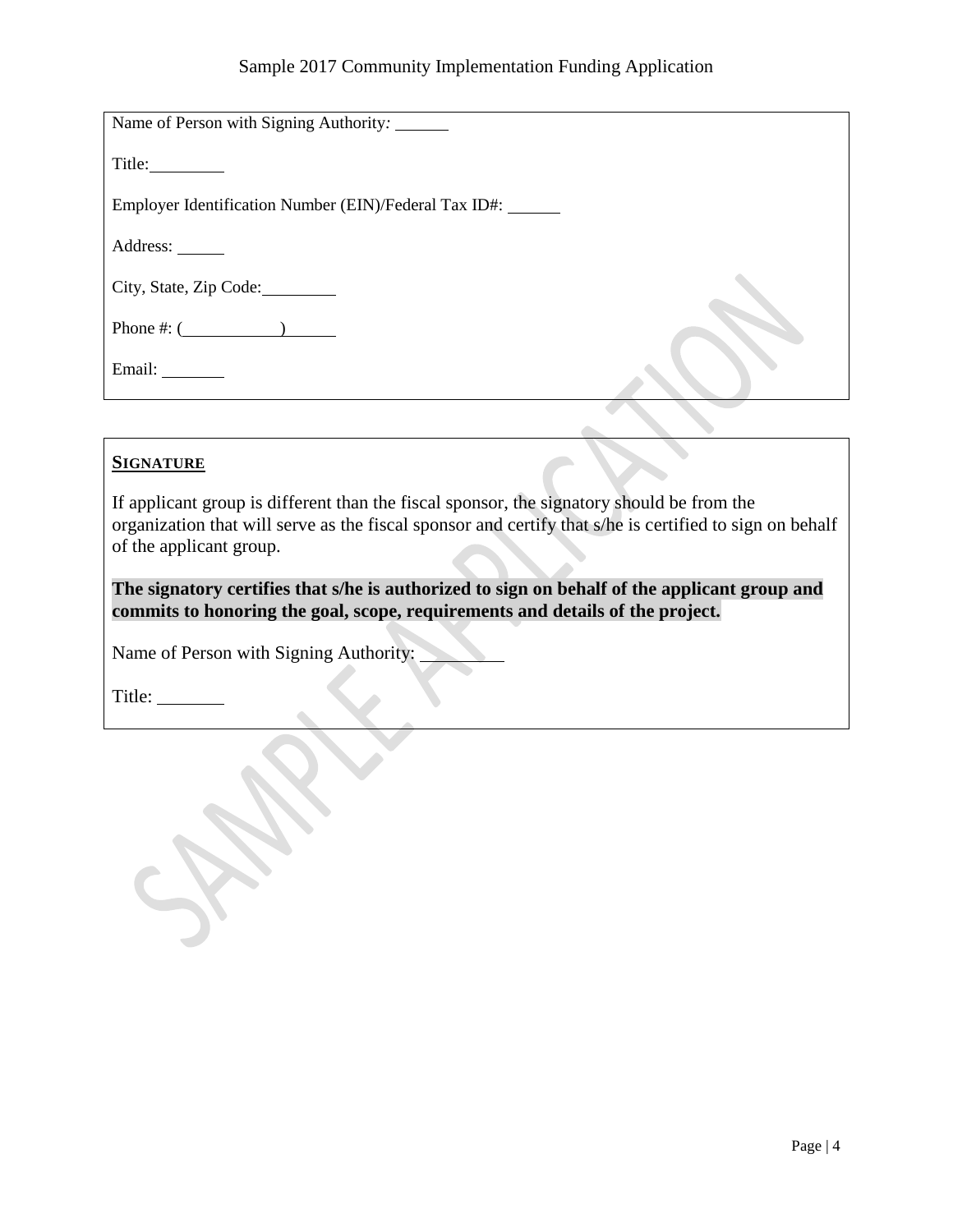### **PROJECT INFORMATION**

.

- **1. Briefly describe the project, including primary purpose of the project, goals and objectives. Be sure to mention how your project objective(s) aligns with one or more of Get Healthy San Mateo County's priority area objectives. (Max 400 words)**
- **2. Describe how the project will advance health equity in the vulnerable communities(s) identified above** (low income, people of color, seniors, children and/or people with disabilities) **and provide an estimate for the number of vulnerable people this project will directly or indirectly impact/serve. (Max 250 words)**
- **3. Explain how the project will lead to policy or systems change that prioritizes or helps improve health and equity. (Max 250 words)**
- **4. Please identify and list the expected outcome(s) in the table below that will result from the successful implementation of your project and describe the methods you will use to assess and track project impact and outcomes.** 
	- Shift in Social Norms
	- Strengthened capacity of group or organizations
	- Strengthened base of support
	- Improved social and physical conditions and environments
	- Policy level change

For additional information on outcome categories, strategies and assessment methods, see the "*[Assessment Methods for Policy and Systems Change Efforts](http://www.gethealthysmc.org/sites/main/files/file-attachments/assessment_methods.pdf)*" document

| <b>Expected Outcome</b> | Strategies to achieve   | Output                | <b>Assessment Method</b> |
|-------------------------|-------------------------|-----------------------|--------------------------|
|                         | outcomes                |                       |                          |
| Eg: Shift in social     |                         | # of educational      | Pre-post surveys, Focus  |
| norms – increased       | Educational sessions or | sessions taught, # of | groups or interviews.    |
| awareness of connection | presentations           | presentations to be   |                          |
| between health and      |                         | made and/or $#$ of    |                          |
| housing.                |                         | program participants  |                          |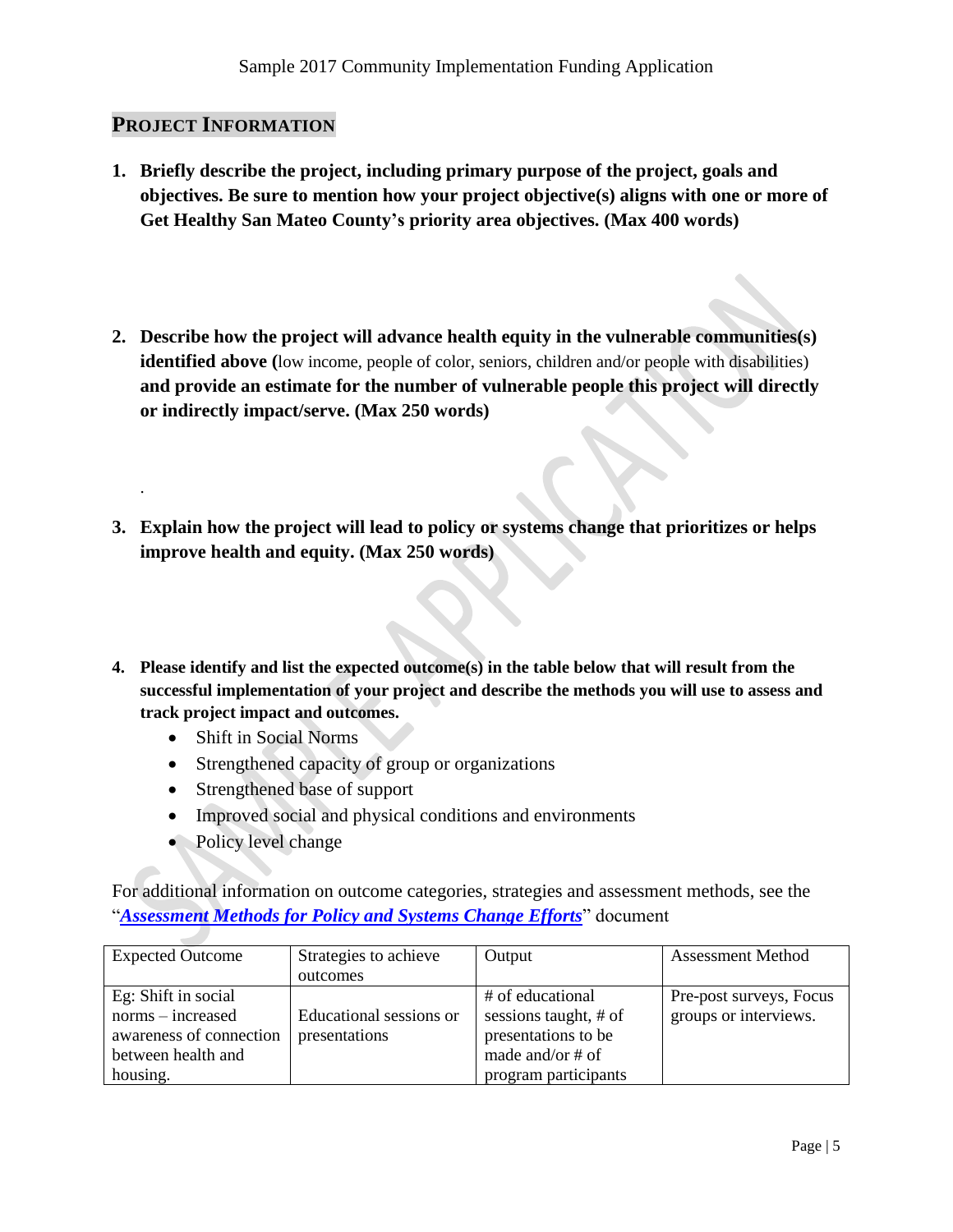- **5. Describe your organization's capacity to implement the project and ensure project success.** (Please include information about staffing, resources, leadership and history) (**Max 400 words)**
- **6. Why is now a good time to take on this project?** Describe the community or political opportunity that makes this project particularly timely. **(Max 200 words)**
- **7. What do you anticipate to be some of the most challenging aspects of this project and how do you plan to manage these challenges? (Max 200 words)**
- **8. Describe or provide evidence (based on research or best practice) that the strategy or approach you are proposing can help solve the identified problem or achieve stated goals. (Max 300 words)**
- **9. Please provide names and contact information for organizations that are collaborating with your organization on this project.** Explain how each collaborating organization will (1) participate in project related activities, (2) contribute to the project deliverables, and/or (3) be engaged to maximize project outcomes and continued action for policy level change. Please attach a letter of support from the collaborating organization(s). **(Max** 400 words**).**  (This question is optional and should only be completed, if applicable)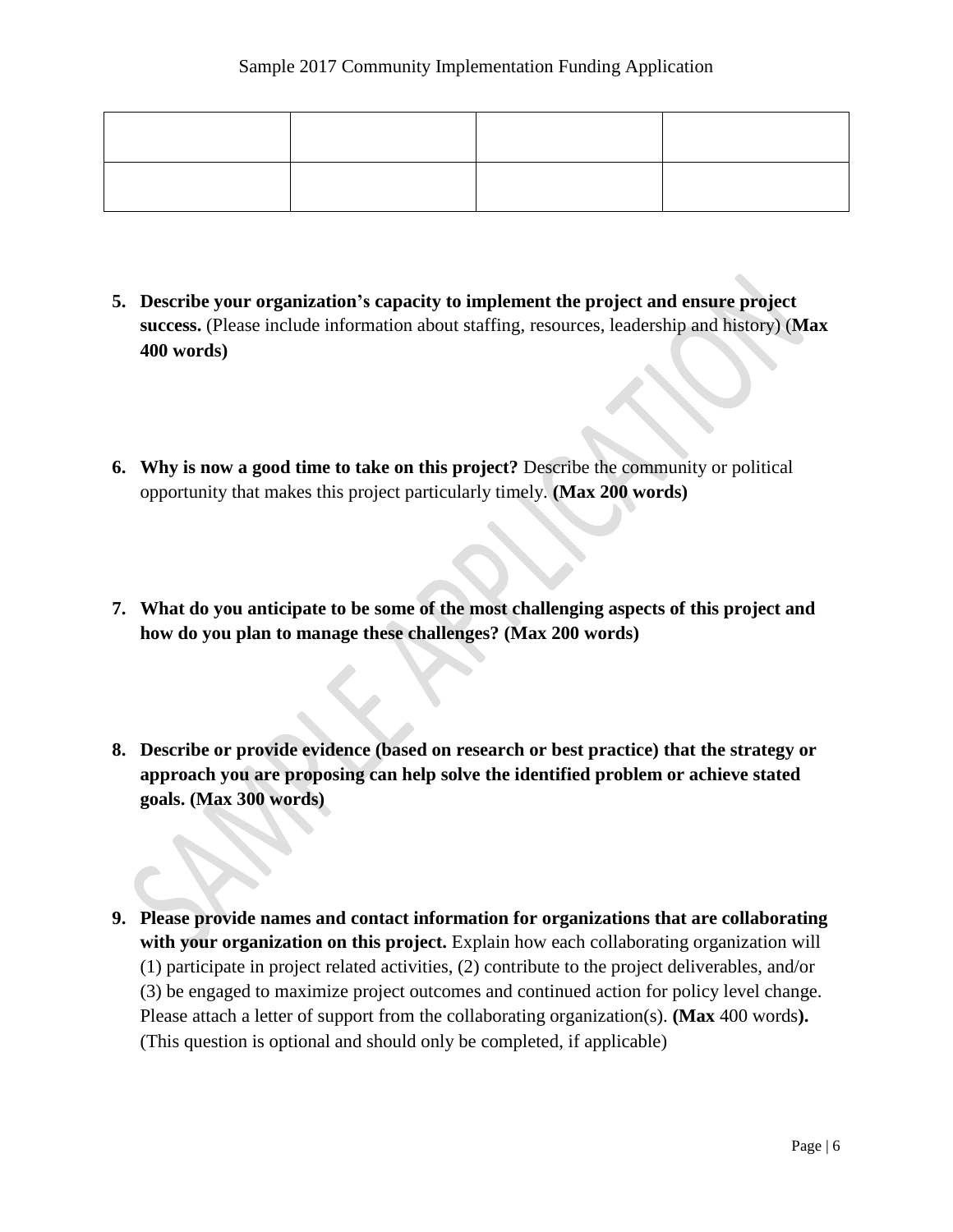# **PROJECT WORKPLAN**

 $\mathcal{L}_{\mathcal{D}}$ 

**List the key activities that will be undertaken to complete the project and associated timeframe for completion.** Please insert additional rows as needed.

| <b>ACTIVITY</b> | <b>Timeframe for</b><br><b>Completion</b> |
|-----------------|-------------------------------------------|
| Activity #1:    |                                           |
| Activity #2:    |                                           |
| Activity #3:    |                                           |
|                 |                                           |